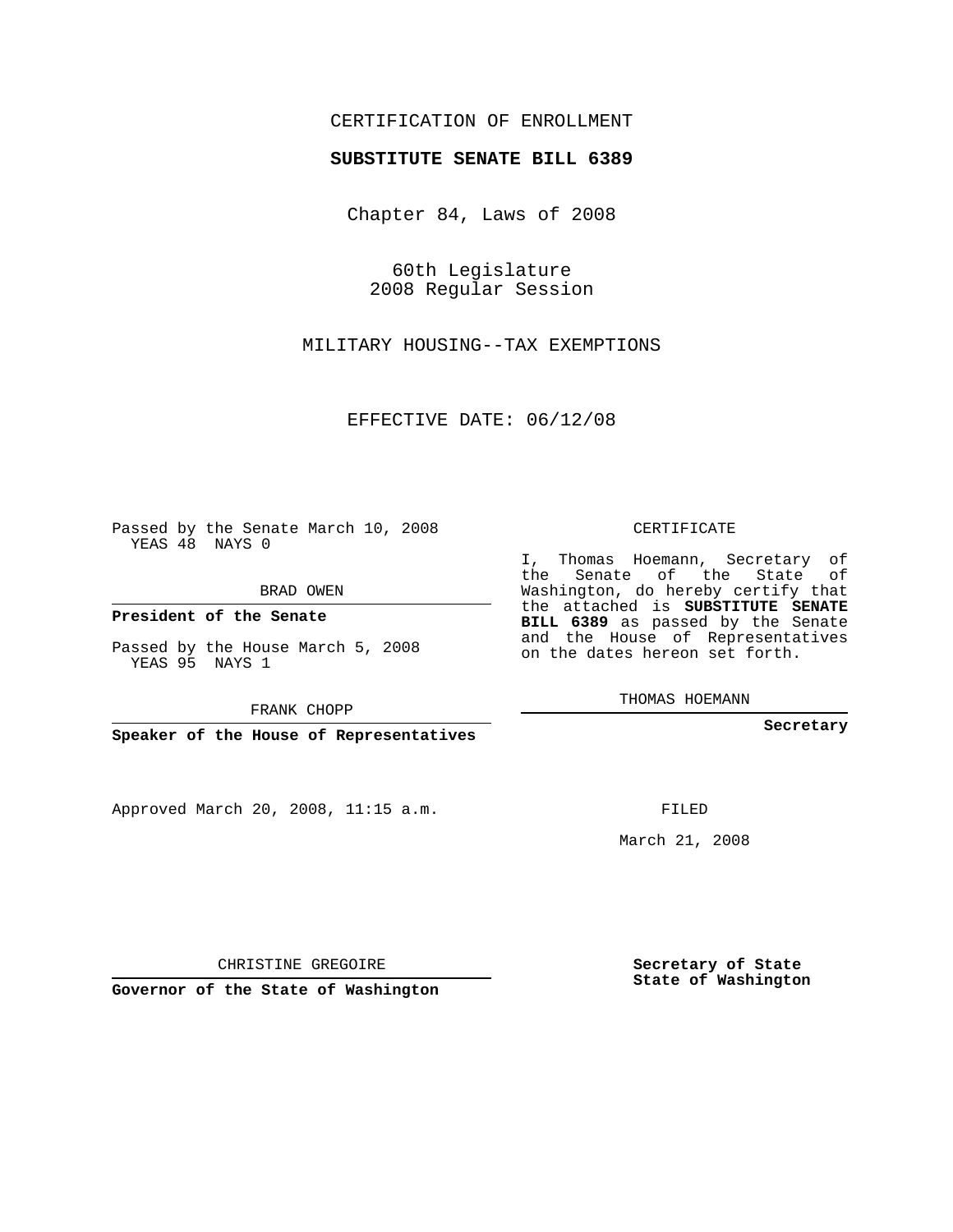## **SUBSTITUTE SENATE BILL 6389** \_\_\_\_\_\_\_\_\_\_\_\_\_\_\_\_\_\_\_\_\_\_\_\_\_\_\_\_\_\_\_\_\_\_\_\_\_\_\_\_\_\_\_\_\_

\_\_\_\_\_\_\_\_\_\_\_\_\_\_\_\_\_\_\_\_\_\_\_\_\_\_\_\_\_\_\_\_\_\_\_\_\_\_\_\_\_\_\_\_\_

AS AMENDED BY THE HOUSE

Passed Legislature - 2008 Regular Session

**State of Washington 60th Legislature 2008 Regular Session**

**By** Senate Ways & Means (originally sponsored by Senators Brown, Schoesler, Hobbs, Rasmussen, Marr, Franklin, and Kilmer)

READ FIRST TIME 02/01/08.

 AN ACT Relating to exempting certain military housing from property and leasehold excise taxes; amending RCW 82.29A.130; and adding a new section to chapter 84.36 RCW.

BE IT ENACTED BY THE LEGISLATURE OF THE STATE OF WASHINGTON:

 NEW SECTION. **Sec. 1.** A new section is added to chapter 84.36 RCW to read as follows:

 (1) Military housing is exempt from taxation if the housing meets the following requirements:

 (a) The military housing must be situated on land owned in fee by 10 the United States;

 (b) The military housing must be used for the housing of military personnel and their families; and

 (c) The military housing must be a development project awarded under the military housing privatization initiative.

 (2) To qualify property for the exemption under this section, the project owner must submit an application to the department in a form and manner prescribed by the department. Any change in the use of the property that affects the qualification of the property must be reported to the department.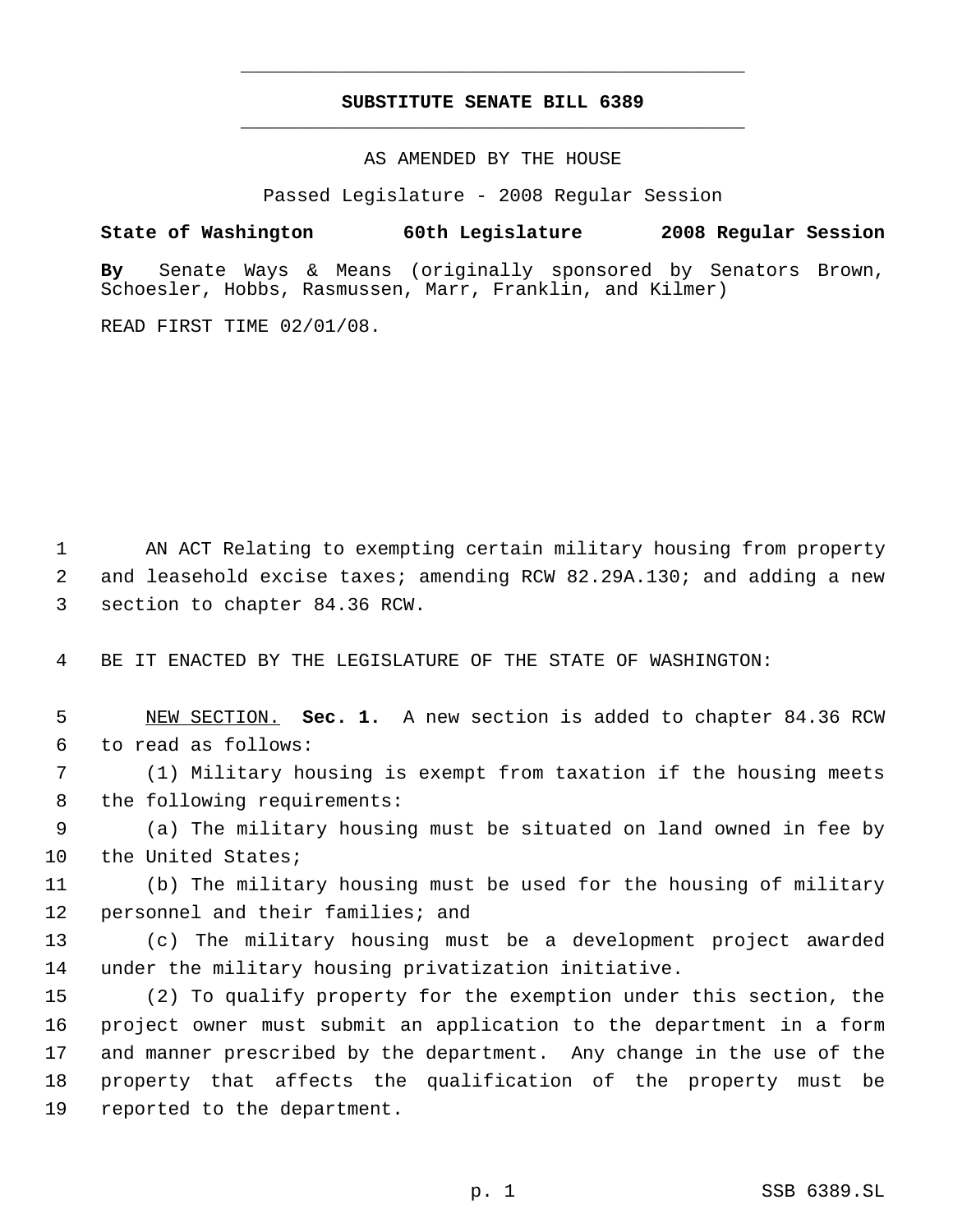(3) The definitions in this subsection apply to this section.

 (a) "Ancillary supporting facilities" means facilities related to military housing units, including facilities to provide or support elementary or secondary education, child care centers, day care centers, child development centers, tot lots, community centers, housing offices, dining facilities, unit offices, and other similar facilities for the support of military housing.

 (b) "Military housing" means military housing units and ancillary supporting facilities.

 (c) "Military housing privatization initiative" means the military housing privatization initiative of 1996, 10 U.S.C. Secs. 2871 through 2885, as existing on the effective date of this act, or some later date as the department may provide.

 **Sec. 2.** RCW 82.29A.130 and 2007 c 90 s 1 are each amended to read as follows:

 The following leasehold interests shall be exempt from taxes imposed pursuant to RCW 82.29A.030 and 82.29A.040:

 (1) All leasehold interests constituting a part of the operating properties of any public utility which is assessed and taxed as a public utility pursuant to chapter 84.12 RCW.

 (2) All leasehold interests in facilities owned or used by a school, college or university which leasehold provides housing for students and which is otherwise exempt from taxation under provisions of RCW 84.36.010 and 84.36.050.

 (3) All leasehold interests of subsidized housing where the fee ownership of such property is vested in the government of the United States, or the state of Washington or any political subdivision thereof but only if income qualification exists for such housing.

 (4) All leasehold interests used for fair purposes of a nonprofit fair association that sponsors or conducts a fair or fairs which receive support from revenues collected pursuant to RCW 67.16.100 and allocated by the director of the department of agriculture where the fee ownership of such property is vested in the government of the United States, the state of Washington or any of its political subdivisions: PROVIDED, That this exemption shall not apply to the leasehold interest of any sublessee of such nonprofit fair association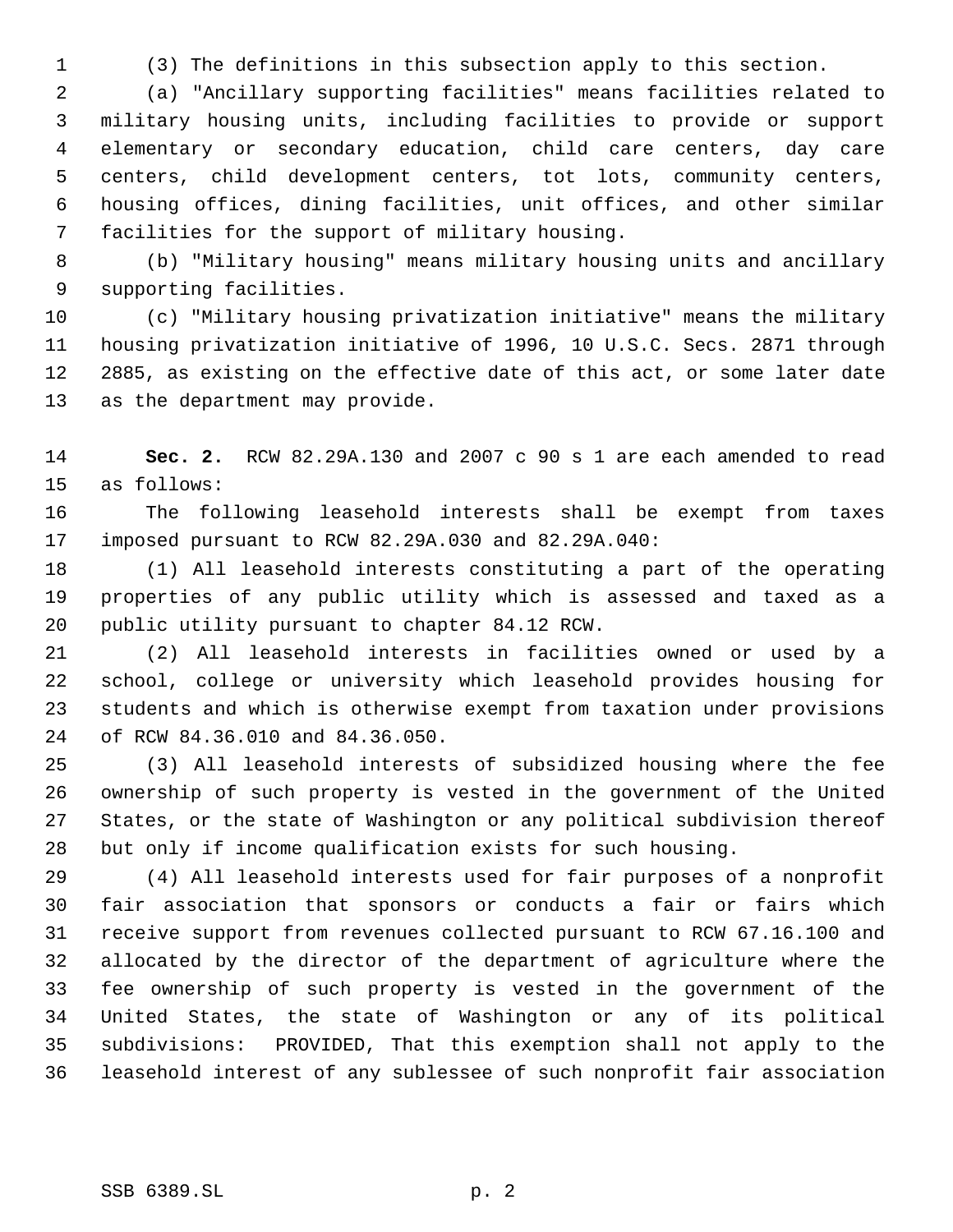if such leasehold interest would be taxable if it were the primary lease.

 (5) All leasehold interests in any property of any public entity used as a residence by an employee of that public entity who is required as a condition of employment to live in the publicly owned property.

 (6) All leasehold interests held by enrolled Indians of lands owned or held by any Indian or Indian tribe where the fee ownership of such property is vested in or held in trust by the United States and which are not subleased to other than to a lessee which would qualify pursuant to this chapter, RCW 84.36.451 and 84.40.175.

 (7) All leasehold interests in any real property of any Indian or Indian tribe, band, or community that is held in trust by the United States or is subject to a restriction against alienation imposed by the United States: PROVIDED, That this exemption shall apply only where it is determined that contract rent paid is greater than or equal to ninety percent of fair market rental, to be determined by the department of revenue using the same criteria used to establish taxable rent in RCW 82.29A.020(2)(b).

 (8) All leasehold interests for which annual taxable rent is less than two hundred fifty dollars per year. For purposes of this subsection leasehold interests held by the same lessee in contiguous properties owned by the same lessor shall be deemed a single leasehold interest.

 (9) All leasehold interests which give use or possession of the leased property for a continuous period of less than thirty days: PROVIDED, That for purposes of this subsection, successive leases or lease renewals giving substantially continuous use of possession of the same property to the same lessee shall be deemed a single leasehold interest: PROVIDED FURTHER, That no leasehold interest shall be deemed to give use or possession for a period of less than thirty days solely by virtue of the reservation by the public lessor of the right to use the property or to allow third parties to use the property on an occasional, temporary basis.

 (10) All leasehold interests under month-to-month leases in residential units rented for residential purposes of the lessee pending destruction or removal for the purpose of constructing a public highway or building.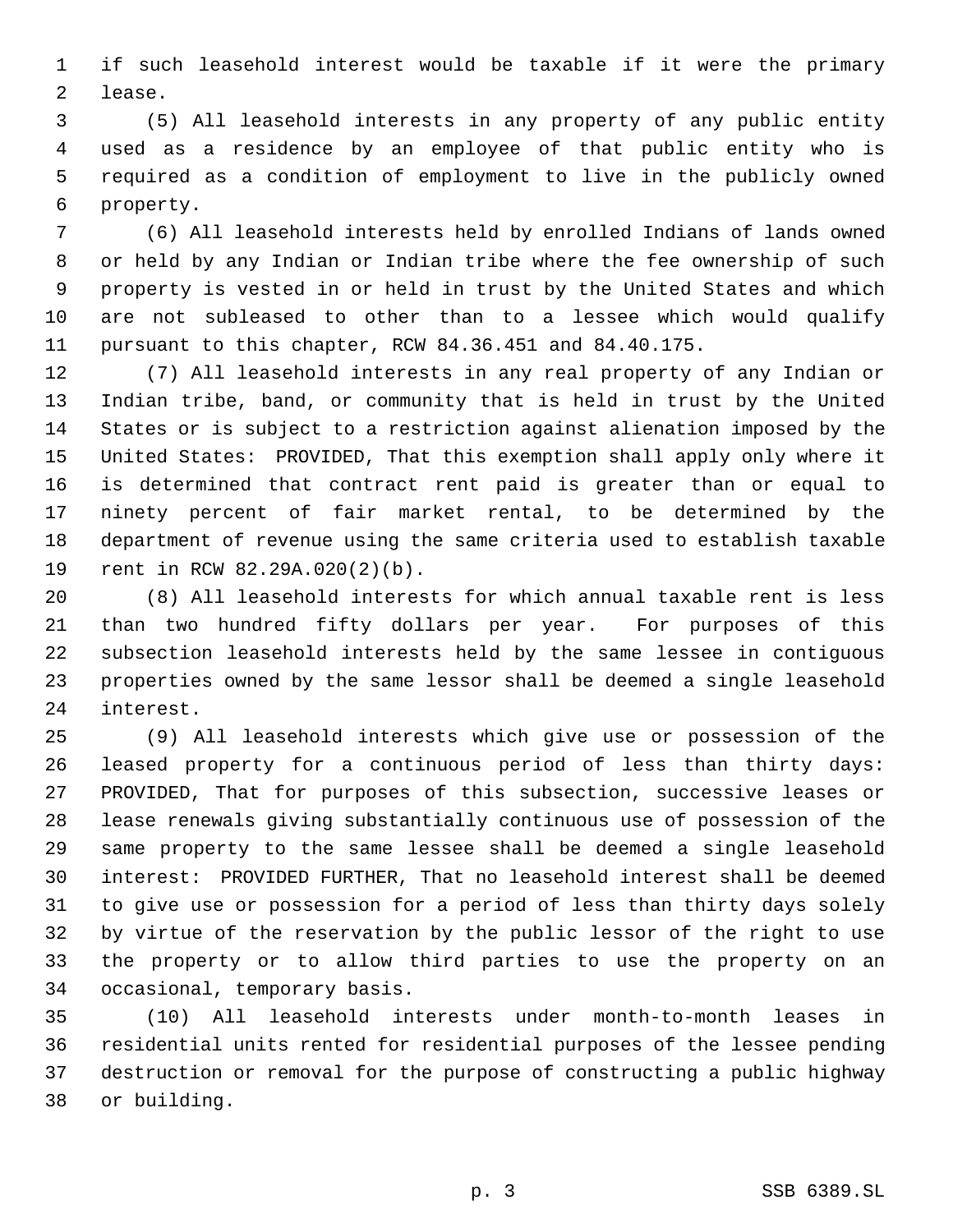(11) All leasehold interests in any publicly owned real or personal property to the extent such leasehold interests arises solely by virtue of a contract for public improvements or work executed under the public works statutes of this state or of the United States between the public owner of the property and a contractor.

 (12) All leasehold interests that give use or possession of state adult correctional facilities for the purposes of operating correctional industries under RCW 72.09.100.

 (13) All leasehold interests used to provide organized and supervised recreational activities for persons with disabilities of all ages in a camp facility and for public recreational purposes by a nonprofit organization, association, or corporation that would be exempt from property tax under RCW 84.36.030(1) if it owned the property. If the publicly owned property is used for any taxable purpose, the leasehold excise taxes set forth in RCW 82.29A.030 and 82.29A.040 shall be imposed and shall be apportioned accordingly.

 (14) All leasehold interests in the public or entertainment areas of a baseball stadium with natural turf and a retractable roof or canopy that is in a county with a population of over one million, that has a seating capacity of over forty thousand, and that is constructed on or after January 1, 1995. "Public or entertainment areas" include ticket sales areas, ramps and stairs, lobbies and concourses, parking areas, concession areas, restaurants, hospitality and stadium club areas, kitchens or other work areas primarily servicing other public or entertainment areas, public rest room areas, press and media areas, control booths, broadcast and production areas, retail sales areas, museum and exhibit areas, scoreboards or other public displays, storage areas, loading, staging, and servicing areas, seating areas and suites, the playing field, and any other areas to which the public has access or which are used for the production of the entertainment event or other public usage, and any other personal property used for these purposes. "Public or entertainment areas" does not include locker rooms or private offices exclusively used by the lessee.

 (15) All leasehold interests in the public or entertainment areas of a stadium and exhibition center, as defined in RCW 36.102.010, that is constructed on or after January 1, 1998. For the purposes of this subsection, "public or entertainment areas" has the same meaning as in subsection (14) of this section, and includes exhibition areas.